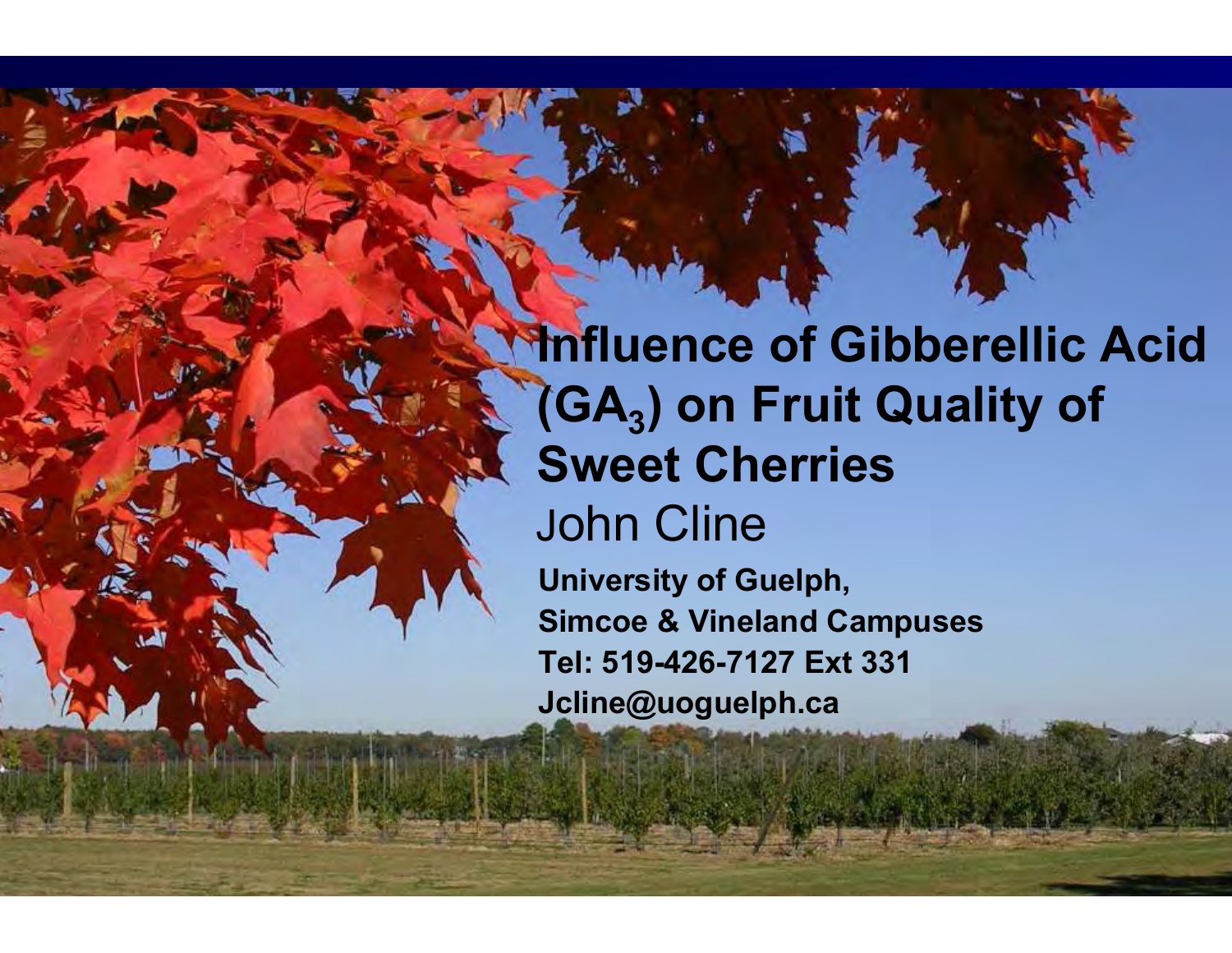# Presentation Outline

- **Introduction**
- Historical perspective of gibberellic acid (GA) use increase the firmness of sweet cherries
- Current labeled products and **recommendations**
- Other effects of GA
- Data from Ontario





2

Orchard and Vineyard Show, Traverse City, MI – Jan 21-22, 2009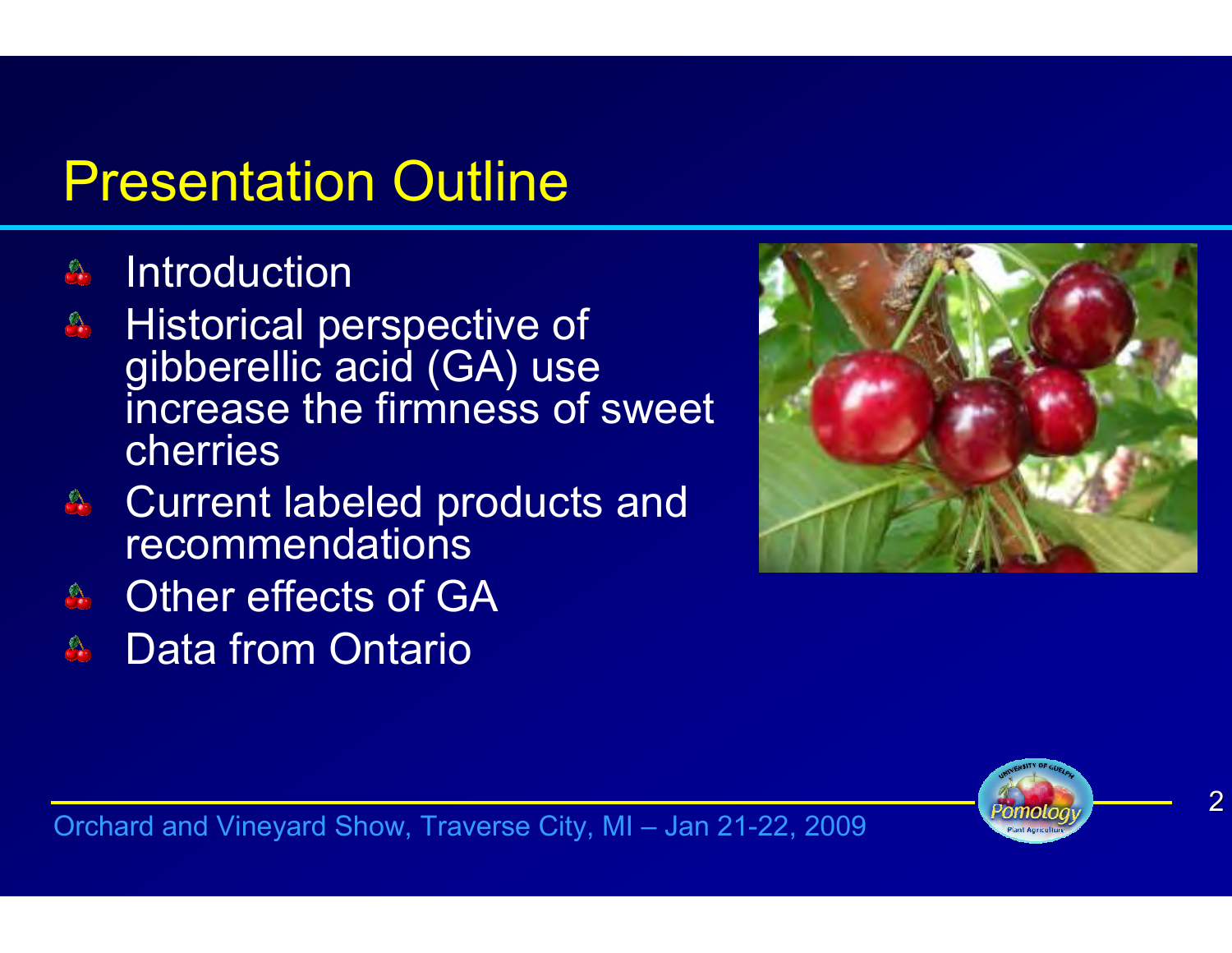## University of Guelph - Simcoe and Vineland Research Stations

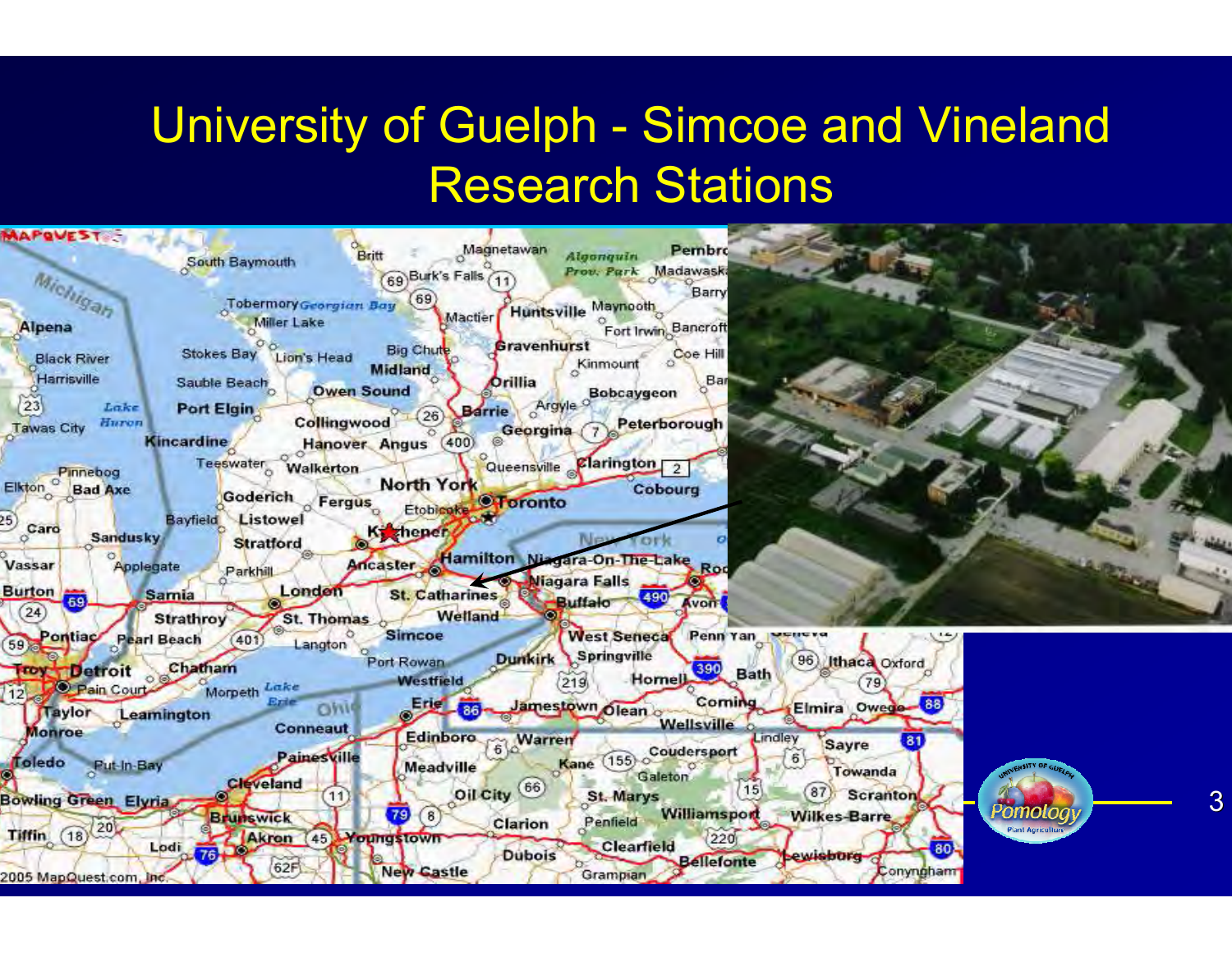#### **Major Fruit Producing Areas of Ontario (Source: OMAF)**

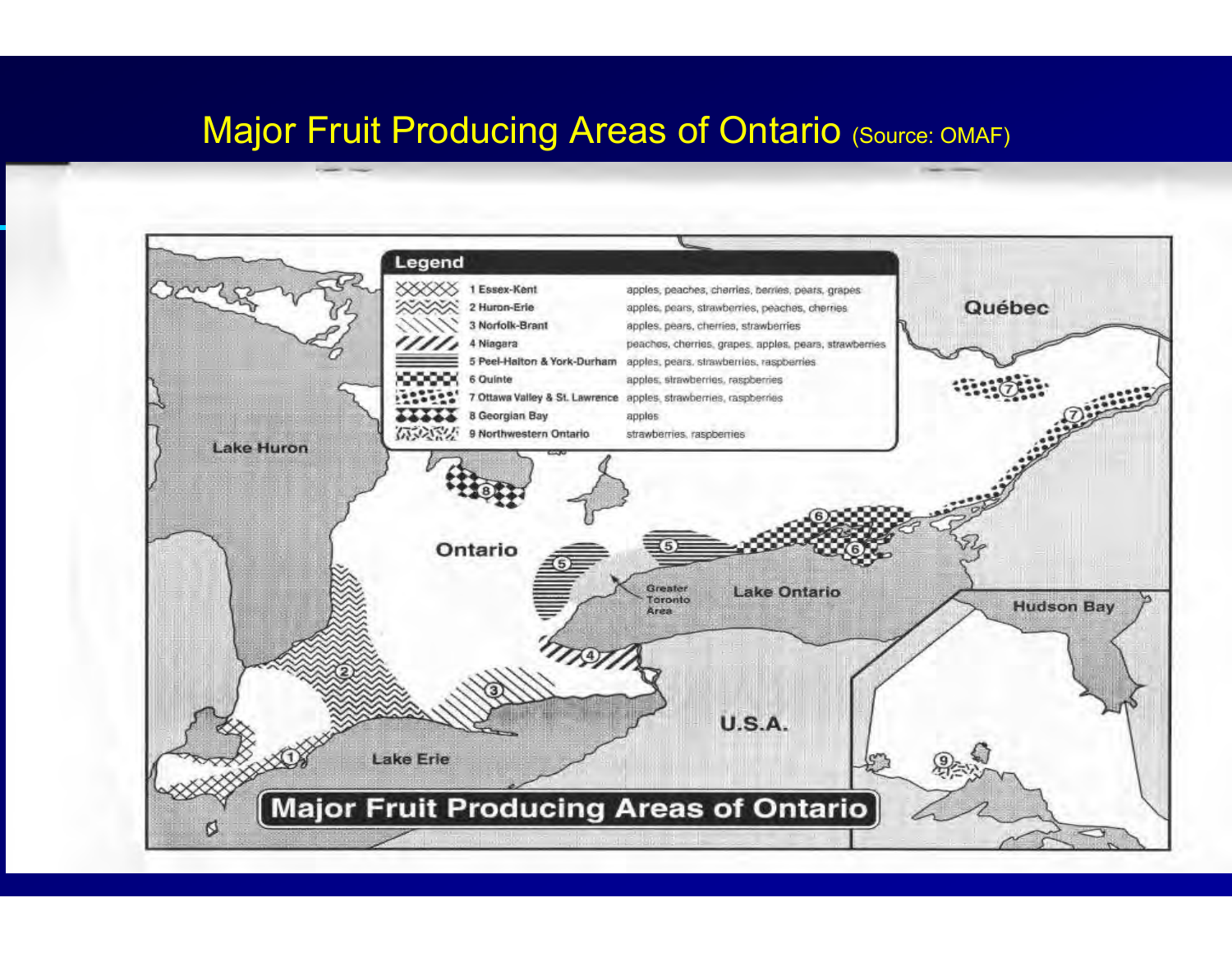### PGR

Auxin

**Gibberrellin** 

**Cytokinin** 

**Ethylene** 

Abscisic Acid

#### Responses

 Cell enlargement, Apical dominance, Rooting promotion, Fruit thinning, Fruit drop prevention

 Firmness, cell enlargement, seedlessness, cause fruit set, flower induction, flower reduction (thinnig), break dormancy, Increase seed germination, delay of senescence, modify sex expression

 Cell division, Counteract apical dominance, Branching agent, Delay of senescence, Cause fruit abscission

Ripening agent, Causes leaf & fruit abscission, Promotes radical growth

Controls hydric status through stomata *d* Promotes leaf & fruit abscission,<br>Regulates dormancy in perennials, opening control



Dr. Silvan Witwer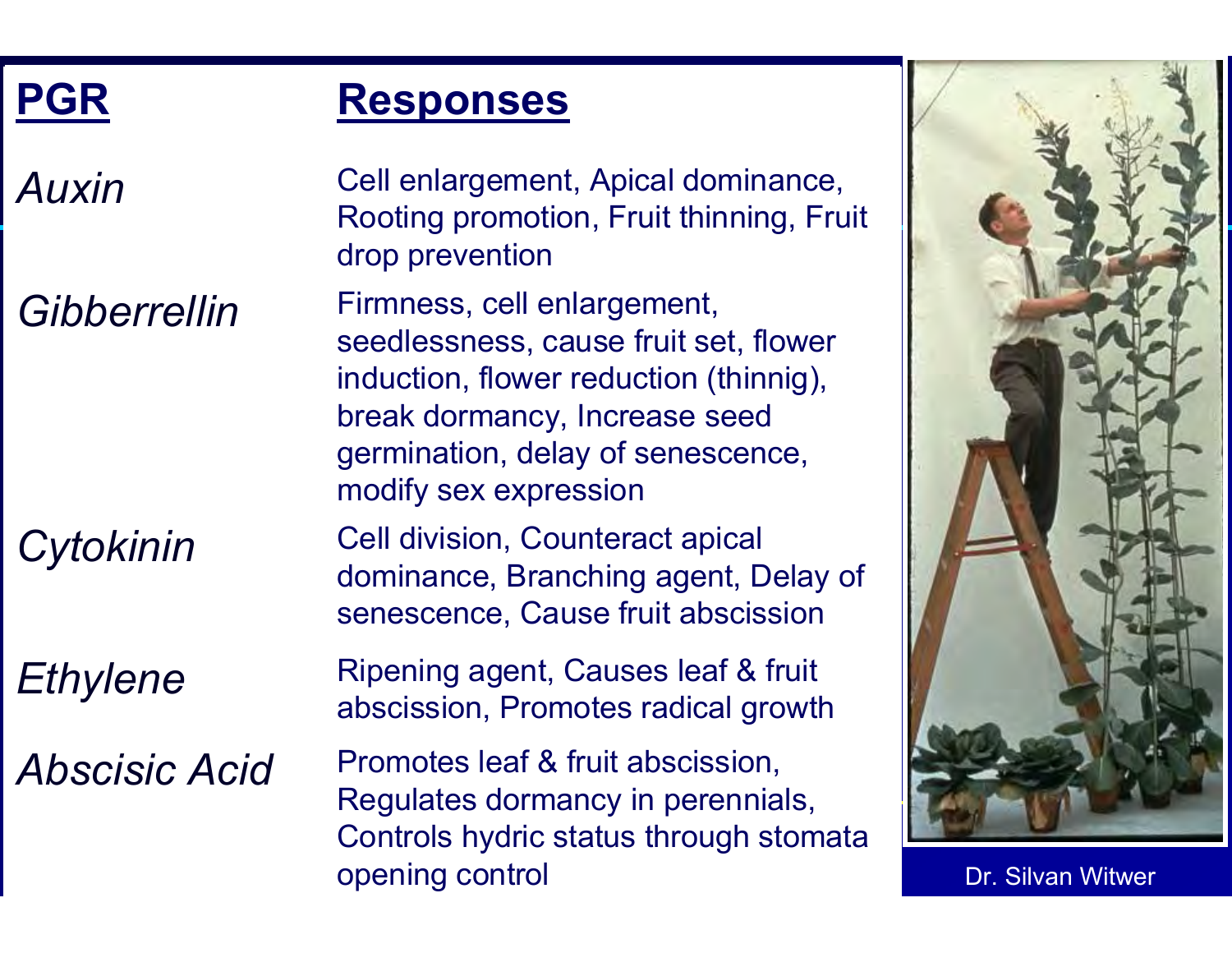# 1970's

4 Dr. Ed Proebsting of WSU was one of the first to report on the use of GA on sweet cherries to <u>delay maturity</u> and improve quality (firmness) (Proebsting, 1972 WSU Extension Multilith 3520)





6

Orchard and Vineyard Show, Traverse City, MI – Jan 21-22, 2009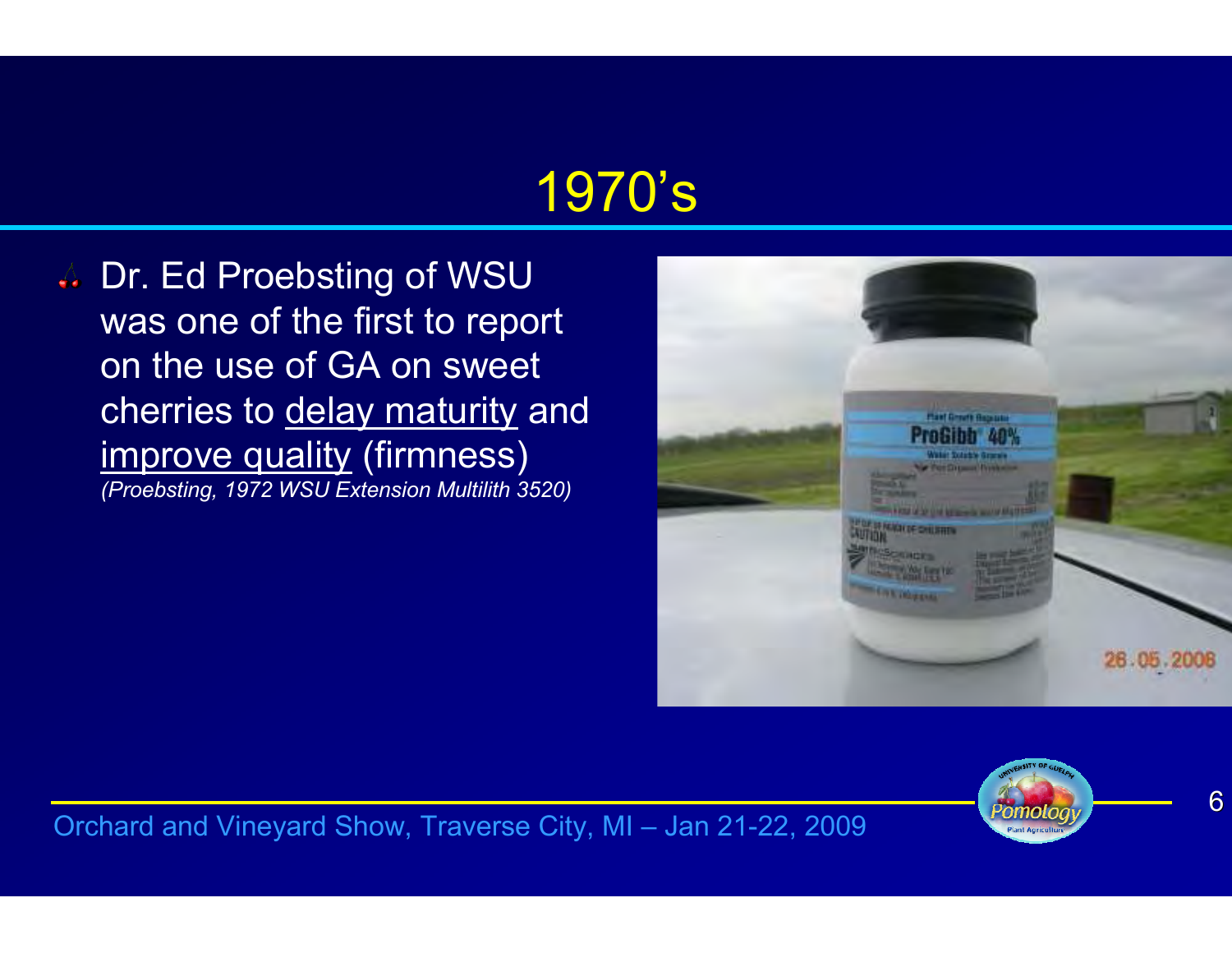| <b>Function</b>                                      | <b>Products Available</b>                        | <b>Research Experience</b>          |
|------------------------------------------------------|--------------------------------------------------|-------------------------------------|
| 1. Inhibit Flowering                                 | $GA_3$ , $GA_4$ , $GA_7$                         | Apples, Peaches,<br><b>Cherries</b> |
| 2. Promote Flowering                                 | <b>Ethrel, NAA</b>                               | Apple                               |
| 3. Influence fruit ripening<br>and quality           | $GA3$ , $GA4$ , $GA7$ , Ethrel,<br><b>Retain</b> | <b>Cherries, Apples, Peach</b>      |
| 4. Fruit thinning                                    | Carbaryl*, NAA, BA,<br>Surfactants,              | Apple, Peach                        |
| 5. Influence ethylene<br>synthesis                   | Ethrel, MCP, ReTain                              | Apple, Peach                        |
| 6. Fruit finish                                      | GA, Koalin Clay*                                 | Apple,                              |
| 7. Change fruit shape                                | Benzyl adenine (BA)                              | Apple                               |
| <b>8. Reduce Preharvest</b><br>drop                  | NAA, ReTain                                      | Apple, Peach                        |
| 9. Reduce Vegetative<br>growth                       | Apogee                                           | Apple, Peach                        |
| $*$ - these products are not plant growth regulators |                                                  |                                     |